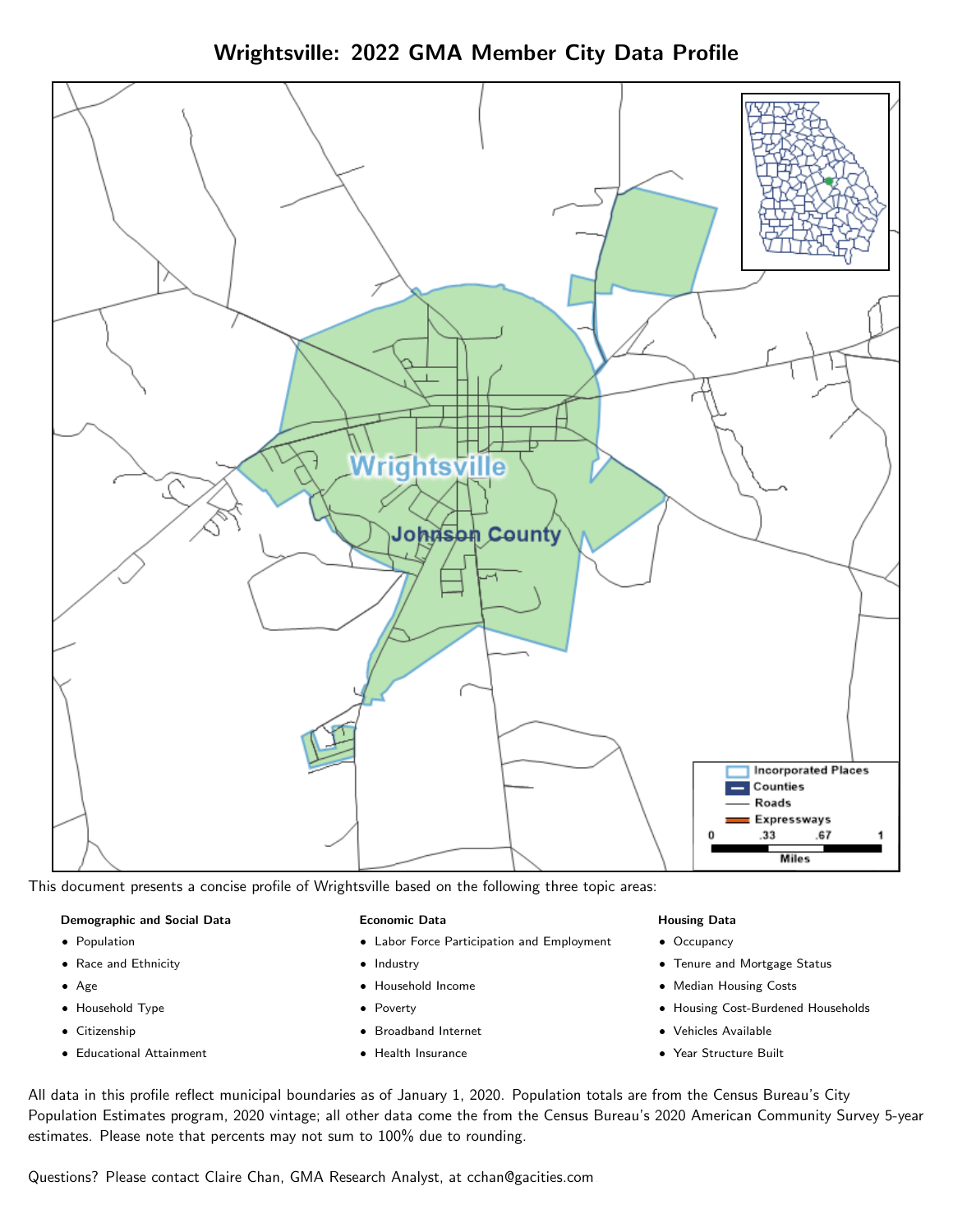# Wrightsville: Demographic and Social



0% 2% 4% 6% 8% 10% Male **Female** 10% 8% 6% 4% 2% 85 and over 80-84 75-79 70-74 65-69 60-64 55-59 50-54 45-49 40-44 35-39 30-34 25-29 20-24 15-19  $10-14$ 5-9 Under 5

## **Citizenship**

Age



Source: American Community Survey, 2020 5-year estimates, table B05002 Source: American Community Survey, 2020 5-year estimates, table B15002

### Race and Ethnicity



Source: U.S. Census Bureau, City Population Estimates, 2020 vintage Source: American Community Survey, 2020 5-year estimates, table B03002

## Household Type



Source: American Community Survey, 2020 5-year estimates, table B01001 Source: American Community Survey, 2020 5-year estimates, table B11001

#### Educational Attainment



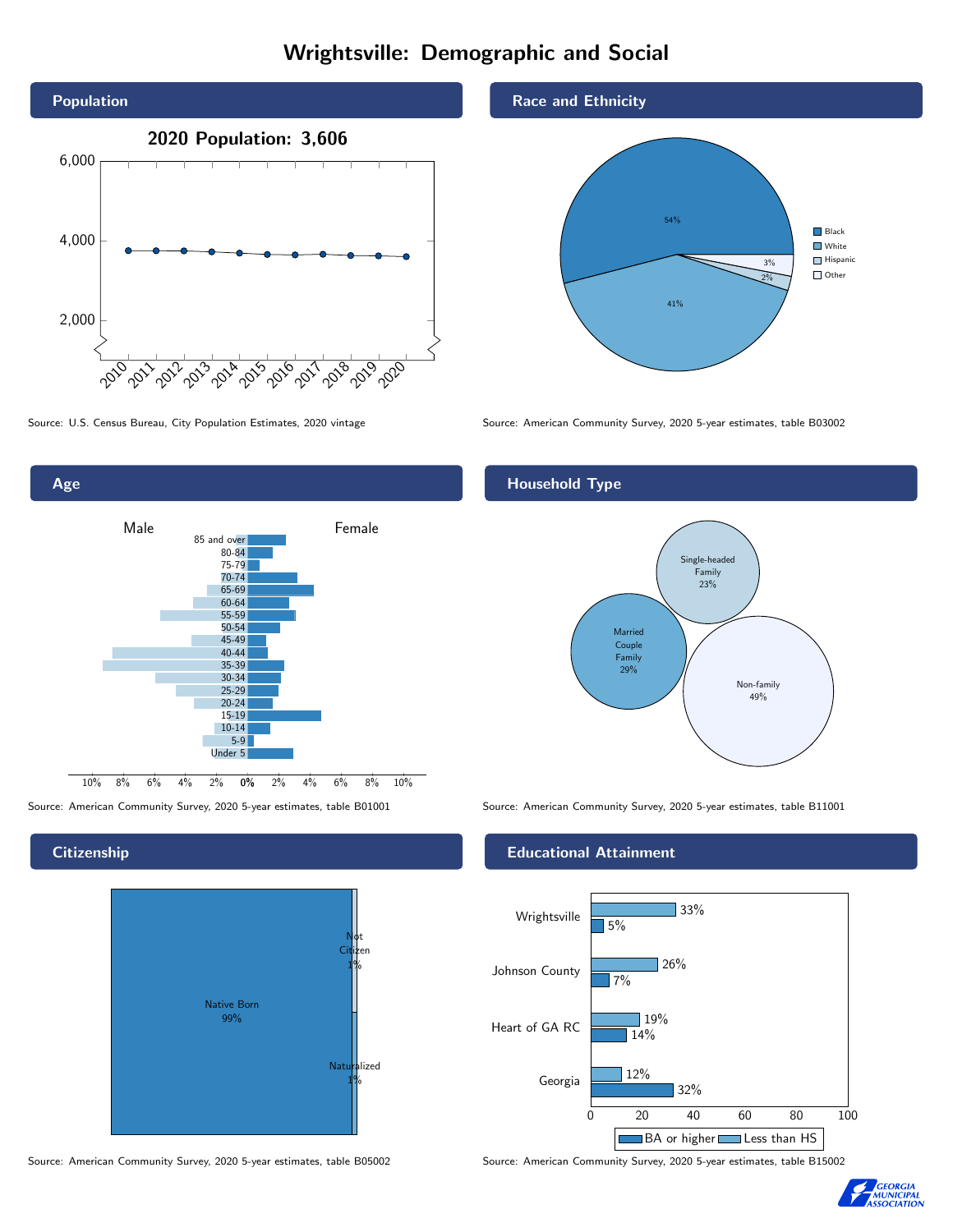# Wrightsville: Economic



Source: American Community Survey, 2020 5-year estimates, table B23001 Note: Unemployment rate is based upon the civilian labor force.

#### Industry

| Agriculture, forestry, fishing and hunting, and mining      | $0\%$ |
|-------------------------------------------------------------|-------|
| Construction                                                | 9%    |
| Manufacturing                                               | 19%   |
| <b>Wholesale Trade</b>                                      | 2%    |
| Retail Trade                                                | 12%   |
| Transportation and warehousing, and utilities               | 7%    |
| Information                                                 | $0\%$ |
| Finance and insurance, real estate, rental, leasing         | 3%    |
| Professional, scientific, mgt, administrative, waste mgt    | $4\%$ |
| Educational services, and health care and social assistance | 13%   |
| Arts, entertainment, recreation, accommodation, food        | 7%    |
| service                                                     |       |
| Other services, except public administration                | 13%   |
| Public administration                                       | 11%   |
|                                                             |       |

Source: American Community Survey, 2020 5-year estimates, table C24030



Source: American Community Survey, 2020 5-year estimates, tables B19013 and B19025 Source: American Community Survey, 2020 5-year estimates, table B17010

Broadband Internet No 42% Yes 58%

#### Health Insurance



Source: American Community Survey, 2020 5-year estimates, table B28002 Source: American Community Survey, 2020 5-year estimates, table B18135



#### **Poverty**